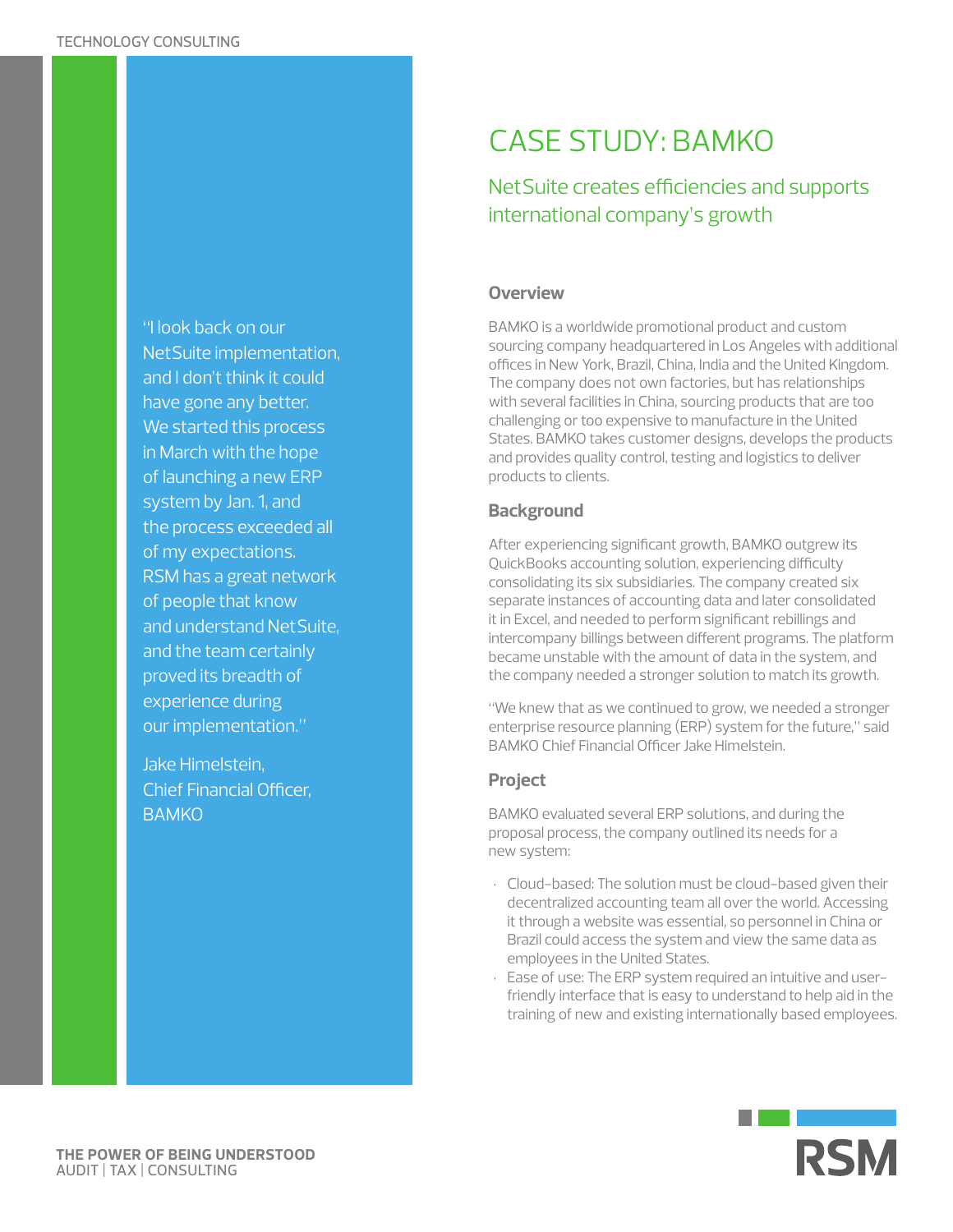• Scalability: The ERP system must have the ability to grow with the company. It must adapt to meet evolving specifications and allow for ease of customization and integration with other systems.

When taking these details into consideration, NetSuite met BAMKO's needs and became the clear choice. The company chose RSM to perform the NetSuite implementation based on the team's experience with the platform and recommendations from peers.

"NetSuite is fairly new technology compared to some of the other ERP systems we evaluated, but we liked the direction it was going," commented Himelstein. "Honestly, it became obvious during the selection process that NetSuite was the right choice for us."

RSM utilized templates to manage the implementation process, and modified them to meet BAMKO's unique needs. It was a shared implementation throughout the entire process, with RSM educating BAMKO employees on how to work with the templates to import the data and perform data integration.

Due to the strong teamwork between RSM and BAMKO, the NetSuite platform went live well before the anticipated date. A significant reason for the early deployment was the work done with the company's international subsidiaries to connect NetSuite with its in-house customer relationship management (CRM) system. The RSM team worked with BAMKO's IT staff to write scripts so that the internal CRM system could talk to and share data with NetSuite.

"Launching that early does not happen often in implementations, but we were able to do it," said Himelstein. "One of the key reasons it happened was that we had a really strong team behind us."

The NetSuite system went live in India, where BAMKO's back office team resides. A local RSM resource from New Delhi was on-site to assist with any issues and help ensure that the process was smooth.

"We received great support from the RSM team in India," said Himelstein. "Having someone on-site that understood the system and the culture and spoke the same language as the members of the team was a massive help. Through our initial implementation, they knew exactly what we were looking for, understood our specifications, set up the system and coached us and guided us through the process."

The head of BAMKO's China accounting team was also in India for the launch, so the NetSuite platform went live in China, India and the United States at the same time. The controller in Brazil came to the United States two weeks later for training after keeping transactions in Excel over that time period. After becoming comfortable with the system, entering transactions into NetSuite was a smooth process for the entire company.

NetSuite has solved a significant problem for BAMKO, saving time spent rebilling and reclassing transactions from China back to the United States. In many cases, BAMKO has multiple people serving a customer on projects. In the previous system, many transactions needed to be entered three times to capture project profitability–the initial transaction in China, an additional entry in the United States and a third entry to remove the duplicate transaction from China. Now in NetSuite, BAMKO only has to class expenses and transactions to a specific customer, and the profitability is known without re-entering the transaction.

NetSuite has also increased BAMKO's capabilities with coding to its unique specifications. BAMKO has created custom code and reports that were not native to NetSuite. BAMKO has taken advantage of tailoring processes to work the way they need them to, extending the ERP system further than the company thought possible.

Executives have much more visibility into the close process. The system provides a consistent chart of accounts to all subsidiaries, with consolidation capabilities that take only a few minutes instead of a few hours as in the past. NetSuite allows BAMKO to have a seamless transition between subsidiaries, instead of having to close out of one company and open up another one, and the balance sheet of multiple subsidiaries can be viewed simultaneously.

"Our NetSuite platform is easier, better and faster than our previous solution," said Himelstein. "Our closing process took 10 business days in our previous system, but my goal is to get there in 6-7 days in NetSuite."

#### **Outcomes**

RSM's NetSuite implementation has provided BAMKO with a more robust ERP system to support growth, an influx of data and consolidation of information from multiple international subsidiaries. RSM understood BAMKO's unique needs and tailored the process to deliver a cloud-based ERP experience